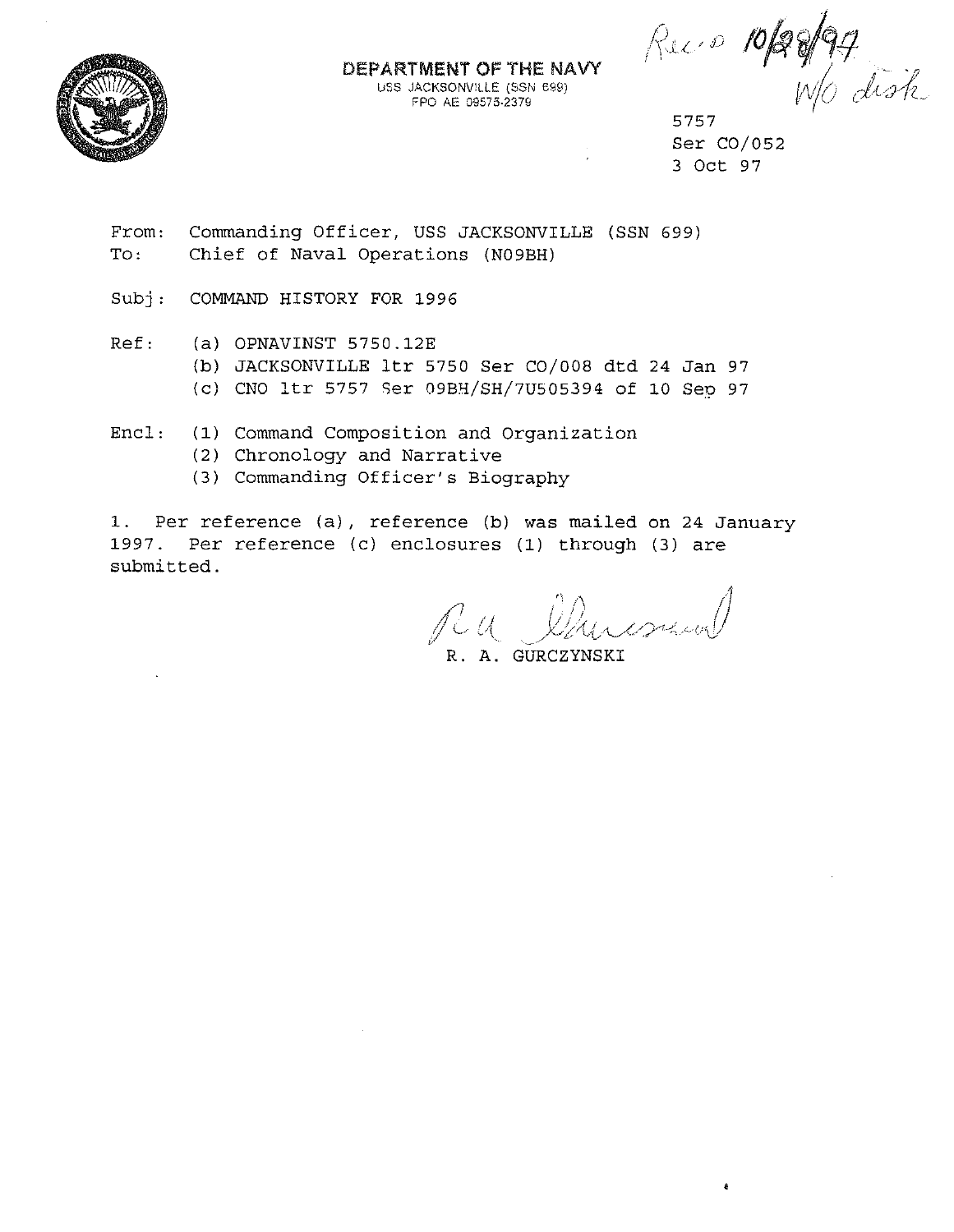## USS JACKSONVILLE COMMAND HISTORY 1996 COMMAND COMPOSITION AND ORGANIZATION

COMMAND: USS JACKSONVILLE (SSN 699)

MISSION: LONG RANGE, SUSTAINED, ANTI-SUBMARINE/ANTI-SURFACE/ STRIKE/MINt/SPECIAL WARFARE

IMMEDIATE SENIOR COMMAND: COMMANDER, SUBMARINE SQUADRON EIGHT

SUBORDINATE COMMAND: NONE

CHANGE OF COMMAND: 14 AUG 96

COMMANDING OFFICER: CDR ROBERT A. GURZYNSKI, USN 1120/LINEAL NUMBER 007955-70

Enclosure (1)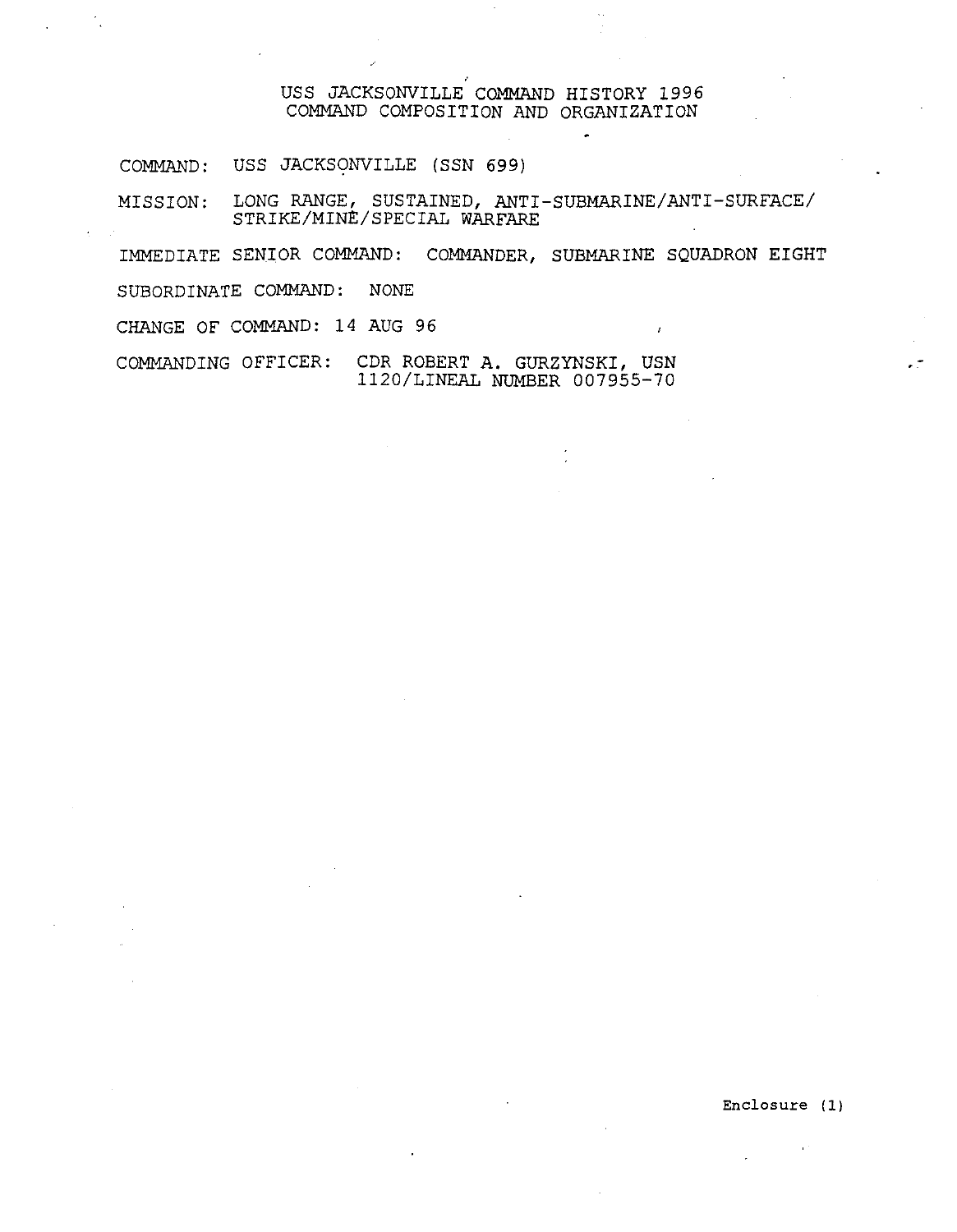## USS JACKSONVILLE COMMAND HISTORY 1996

## CHRONOLOGY AND NARRATIVE

| 01 JAN | BEGAN 1996 IN A HOLIDAY STAND DOWN PERIOD MOORED AT<br>PIER 22 AT THE NAVAL OPERATING BASE IN NORFOLK, VA.                                                |
|--------|-----------------------------------------------------------------------------------------------------------------------------------------------------------|
|        | 06 JAN STARTED AN'INTERMEDIATE MAINTENANCE ACTIVITY UPKEEP<br>WITH USS EMORY S. LAND (AS-36) MOORED AT PIER 22 AT<br>NAVAL OPERATING BASE IN NORFOLK, VA. |
|        |                                                                                                                                                           |
| 07 FEB | DEPARTED NORFOLK, VA TO CONDUCT SEA TRIALS IN THE<br>VIRGINIA CAPES OPERATING AREAS (VCOA'S).                                                             |
| 08 FEB | MOORED AT PIER 23 AT THE NAVAL OPERATING BASE IN<br>NORFOLK, VA.                                                                                          |
| 12 FEB | DEPARTED NORFOLK, VA TO CONDUCT OPERATIONS IN THE<br>VUÜA <sup>7</sup> S.                                                                                 |
| 16 FEB | MOORED AT PIER 21 OUTBOARD USS L.Y. SPEAR (AS-36) AT<br>THE NAVAL OPERATING BASE IN NORFOLK, VA.                                                          |
| 22 FEB | DEPARTED NORFOLK, VA TO CONDUCT OPERATIONS AT AUTEC.                                                                                                      |
| 27 FEB | CONDUCTED BSP AT PORT EVERGLADES, FL.                                                                                                                     |
| 29 FEB | CONDUCTED BSP AT AUTEC SITE ONE.                                                                                                                          |
| 08 MAR | MOORED MAYPORT, FL C-2 FOR NAMESAKE CITY VISIT.                                                                                                           |
| 12 MAR | DEPARTED MAYPORT, FL TO CONDUCT TIGER CRUISE WITH 28<br>FAMILY MEMBERS AND FRIENDS.                                                                       |
| 14 MAR | MOORED AT PIER 23 AT THE NAVAL OPERATING BASE IN<br>NORFOLK, VA.                                                                                          |
| 15 MAR | DEPARTED NORFOLK, VA TO CONDUCT OPERATIONS IN THE<br>VCOA'S.                                                                                              |
| 16 MAR | MOORED AT PIER 23 AT THE NAVAL OPERATING BASE IN<br>NORFOLK, VA.                                                                                          |
| 18 MAR | DEPARTED NORFOLK, VA TO CONDUCT OPERATIONS IN THE<br>VCOA'S.                                                                                              |
| 22 MAR | MOORED AT PIER 23 AT THE NAVAL OPERATING BASE IN<br>NORFOLK, VA.                                                                                          |
| 25 MAR | DEPARTED NORFOLK, VA TO CONDUCT OPERATIONS IN THE<br>VCOA'S.                                                                                              |
| 03 APR | MOORED AT PIER 23 AT THE NAVAL OPERATING BASE IN<br>NORFOLK, VA.                                                                                          |

Enclosure (2)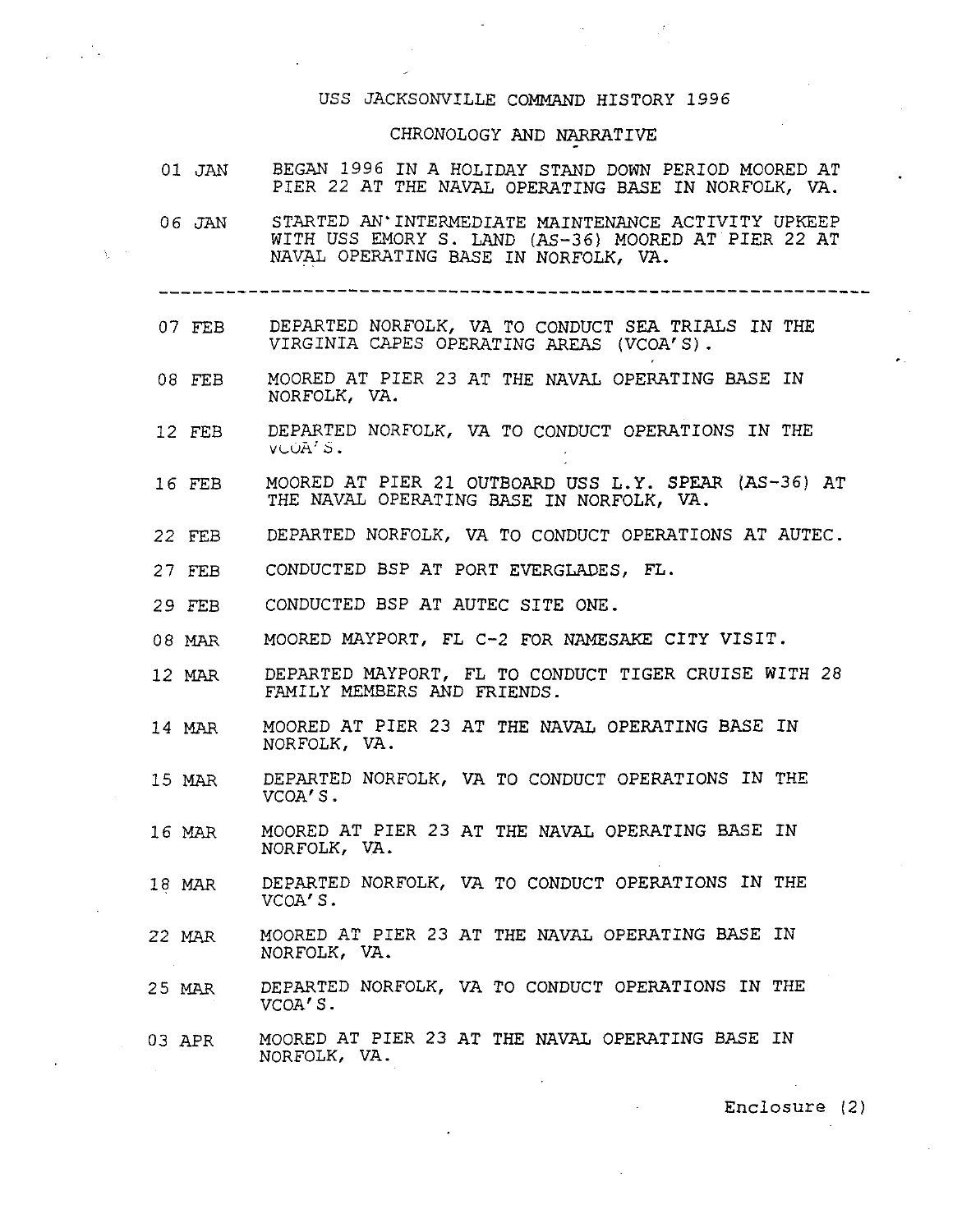- 13 MAY DEPARTED NORFOLK, VA TO CONDUCT OPERATIONS IN THE VCOA'S.
- 17 MAY COLLIDED WITH MERCHANT M/V SAUDI MAKKAH. MOORED AT PIER 23 AT THE NAVAL OPERATING BASE IN NORFOLK, VA.
- 23 MAY RELOCATED TO PIER 4 AT NORFOLK NAVAL SHIPYARD. .
- 29 MAY CDR RICHARD N. CURRENT RELIEVED CDR JOHN F. YARBRO, JR. AS COMMANDING OFFICER, USS JACKSONVILLE (SSN-699).
- 20 JUN ENTERED DRYDOCK 2 AT NORFOLK NAVAL SHIPYARD.
- 16 JUL CDR ROBERT A. GURCZYNSKI REPORTED ABGARD AS PCO.
- 14 AUG CDR ROBERT A. GURCZYNSKI RELIEVED CDR RICHARD N. CURRENT AS COMMANDING OFFICER, USS JACKSONVILLE (SSN-699). CDR R. N. CURRENT WAS THE GUEST SPEAKER.
- 16 SEP DEPARTED NORFOLK NAVAL SHIPYARD. MOORED AT PIER 23 AT THE NAVAL OFERATING BASE IN NORFOLK, VA.
- 11 OCT DEPARTED NORFOLK, VA TO CONDUCT SEA TRIALS IN THE VCOA'S.
- 15 OCT MOORED AT PIER 23 AT THE NAVAL OPERATING BASE IN NORFOLK, VA.
- 25 OCT DEPARTED NORFOLK, VA TO CONDUCT OPERATIONS AT AUTEC.
- 31 OCT MOORED AT BERTH 22, PORT EVERGLADES, FL FOR LIBERTY.
- 05 NOV DEPARTED PORT EVERGLADES TO CONDUCT OPERATIONS NEAR THE KEY WEST OPERATING AREAS. EMBARKED COMMANDER SUBMARINE SQUADRON EIGHT.
- 09 NOV CONDUCTED BSP AT PORT CANAVERAL, FL.
- 14 NOV SHIFTED TACTICAL CONTROL TO CTU 29.2.1. COMMENCED OPERATIONS IN OPEN OCEAN WITH UNITS OF THE JOHN F. KENNEDY BATTLE GROUP.
- 20 NOV SHIFTED TACTICAL CONTROL TO CTG 29.2
- 22 NOV MOORED AT PIER 2 AT NAVAL STATION ROOSEVELT ROADS, PUERTO RICO. DEPARTED ROOSEVELT ROADS, PUERTO RICO TO CONTINUE OPERATIONS WITH THE JOHN F. KENNEDY BATTLE GROUP.
- 24 NOV CONDUCTED BSP AT NAVAL STATION ROOSEVELT ROADS, PUERTO RICO.
- 26 NOV MOORED AT PIER 2 AT NAVAL STATION ROOSEVELT ROADS, PUERTO RICO.
- 01 DEC DEPARTED NAVAL STATION ROOSEVELT ROADS, PUERTO RICO TO CONTINUE OPERATIONS WITH THE JOHN F. KENNEDY BATTLE GROUP.